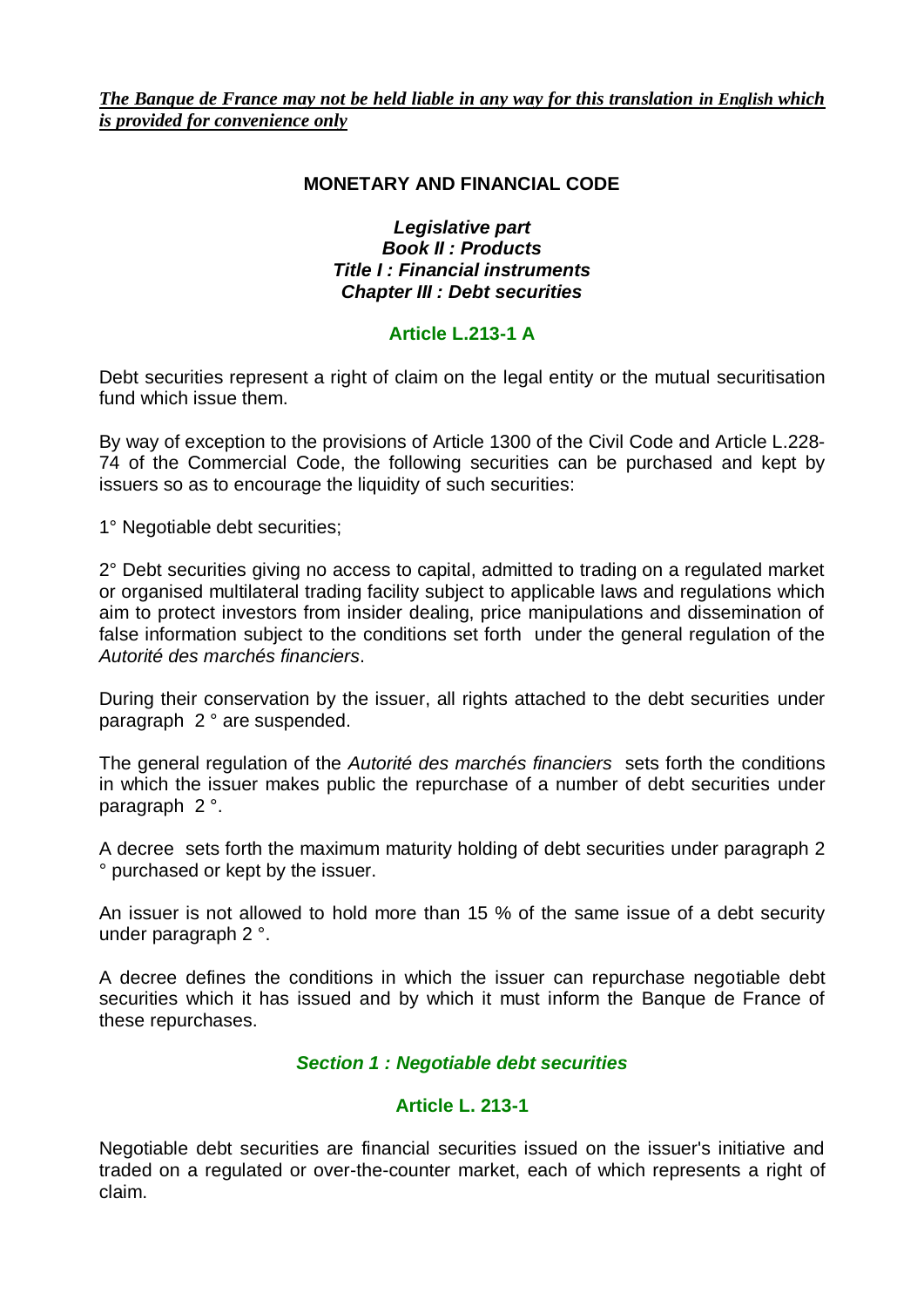### **Article L. 213-2**

Negotiable debt securities shall be recorded in a securities account held by an intermediary referred to in Article L.211-3.

### **Article L. 213-3**

The following are authorised to issue negotiable debt securities:

- 1. Credit institutions, investment firms and the *Caisse des Dépôts et Consignations*, provided they comply with the conditions laid down to that effect by the Minister of Economy ;
- 1 bis.

Funding companies, provided that they comply with the conditions laid down to that effect by the Minister of Economy and that the proceeds from these issuances are not considered as repayable funds from the public according to article L. 312-2 ;

- 2. Companies other than those mentioned at point 1, provided they comply with the conditions regarding legal form, capital and auditing of accounts, required to carry out a public offering of financial instruments or be admitted to trading on a regulated market and whose equity capital is specified by decree, or equivalent conditions for undertakings having their headquarters in another country ;
- 3. Public sector firms provided that they satisfy the conditions set out in point 2 ;
- 4. Public sector firms that do not have equity capital but have been authorised to carry out a public offering of financial instruments ;
- 5. Economic interest groupings and partnerships made up solely of joint-stock companies that meet the conditions set forth at point 2 ;
- 6. The institutions of the European Community and international organisations ;
- 7. The C*aisse d'amortissement de la dette sociale* (social security debt amortisation fund) instituted by Article 1 of Ordinance 96-50 of 24 January 1996 on reimbursement of social security debt ;
- 8. Local authorities and local authority groupings ;
- 9. Associations governed by the Act of 1 July 1901 on the contract of association or by Articles 21 to 79 of the local civil code applicable in the Bas-Rhin, Haut-Rhin and Moselle departments that meet the conditions for the issue of bonds by public offering ;
- 10.Governments ;